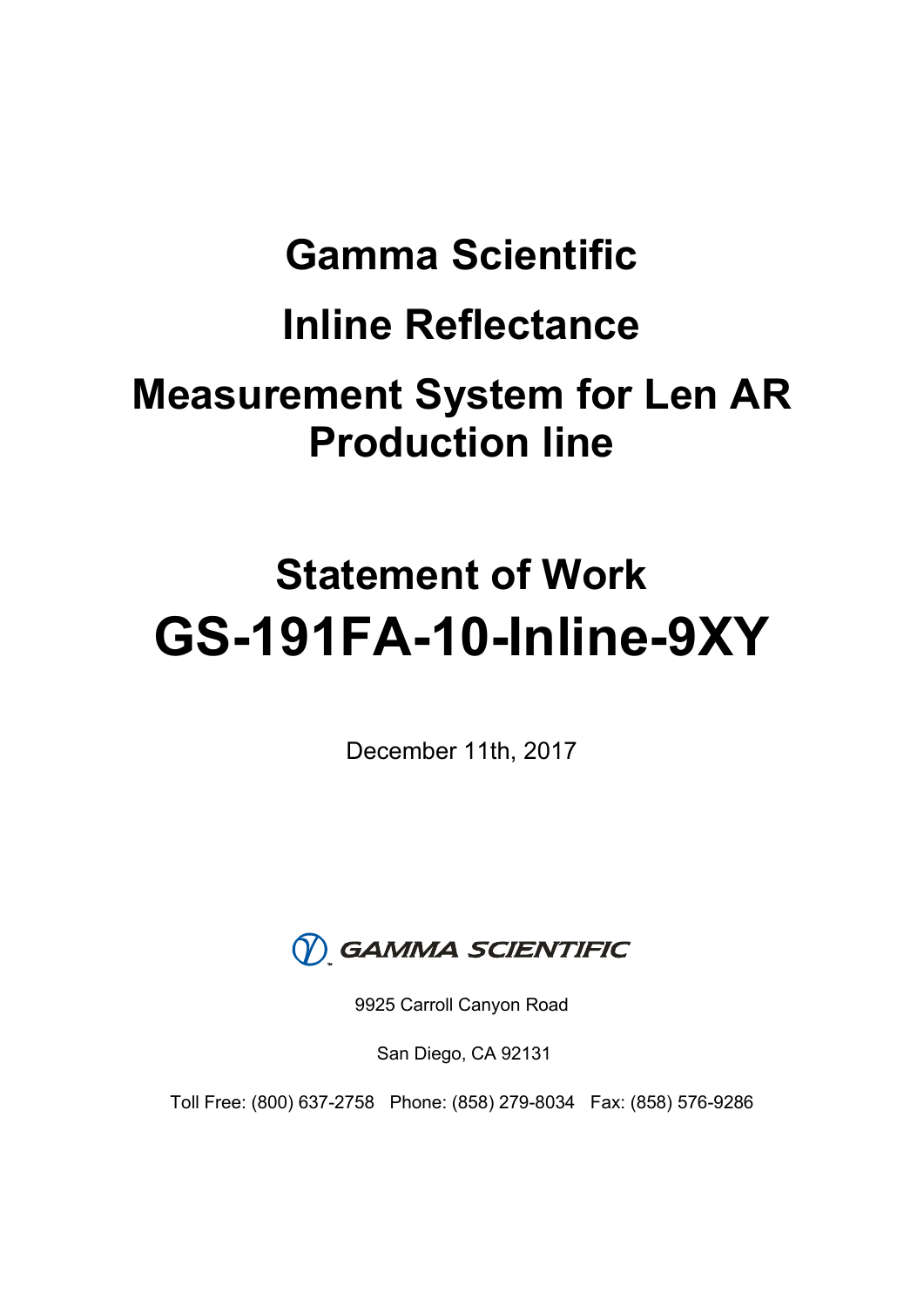# **1. Document Change History**

| <b>Rev</b> | <b>Description</b> | <b>Date</b> | Bv       |
|------------|--------------------|-------------|----------|
| 1.0        | Document Created   | 12/11/2017  | Kong Loh |
|            |                    |             |          |
|            |                    |             |          |

# **2. Supporting Documents and ECN's**

| <b>Document</b> | <b>Description</b> | <b>Date</b> | Originator |
|-----------------|--------------------|-------------|------------|
| N/A             |                    |             |            |
|                 |                    |             |            |

# **3. DEFINITIONS**

| DUT | Device under Test      |
|-----|------------------------|
| QC  | <b>Quality Control</b> |
| N/A | Not Applicable         |
| TBD | To Be Defined          |
| AR. | Anti-Reflection        |
|     |                        |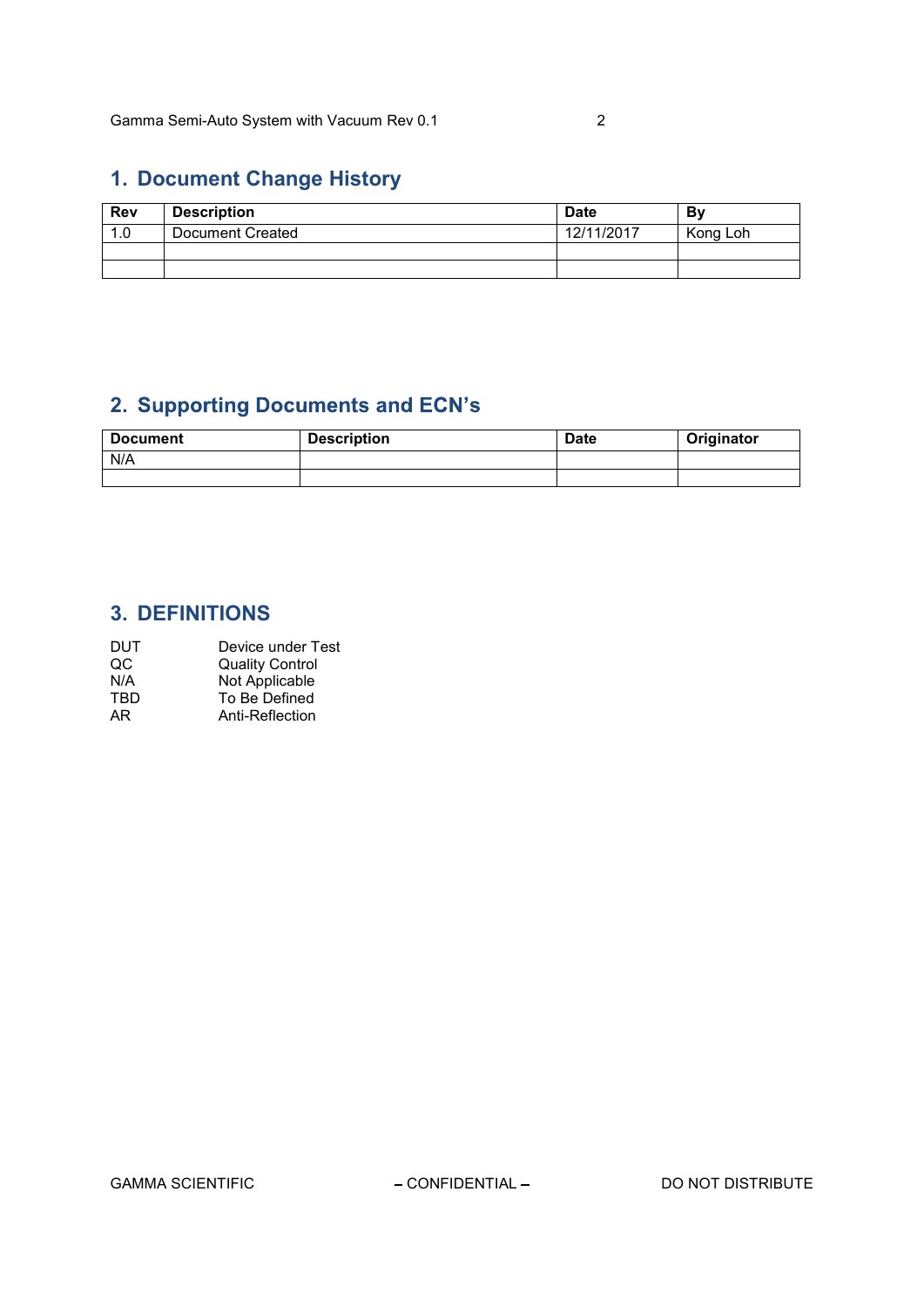Gamma Semi-Auto System with Vacuum Rev 0.1 3

## **4. Introduction**

This document is intended to describe the statement of work following the proposal for an inline Automatic AR Reflectance measurement system with 9 simultaneous measurement points.

## **5. Development Overview**

#### **Basic requirements**

- The system will allow automated measurement of specular reflection at 10 degrees at 9 different locations on each Device Under Test (DUT).
- Total cycle time to be 5 seconds or less.
- Measurement point locations must be adjustable for 3 different size glass:
	- $\circ$  A: 570mm x 770mm x 1.3 mm thick
	- $\circ$  B: 680mm x 895mm x 1.3 mm thick
	- $\circ$  C" 760mm x 895mm x 1.0mm thick
- The reflectance system will be mounted over a horizontal glass transport system.
- Integration with Production line PLC system is required.
- Data output to include pass/fail, spectral data, reflectance and color data.
- System must be designed for continuous use

### **System Overview**

 $\circ$ 

The proposed custom designed system will consist of 9 Gamma 191 Spectral reflectance measurements systems, distance sensors and moving stages, all controlled by a custom written software.



Figure 1: 191 Reflectance optics module

GAMMA SCIENTIFIC CONFIDENTIAL DO NOT DISTRIBUTE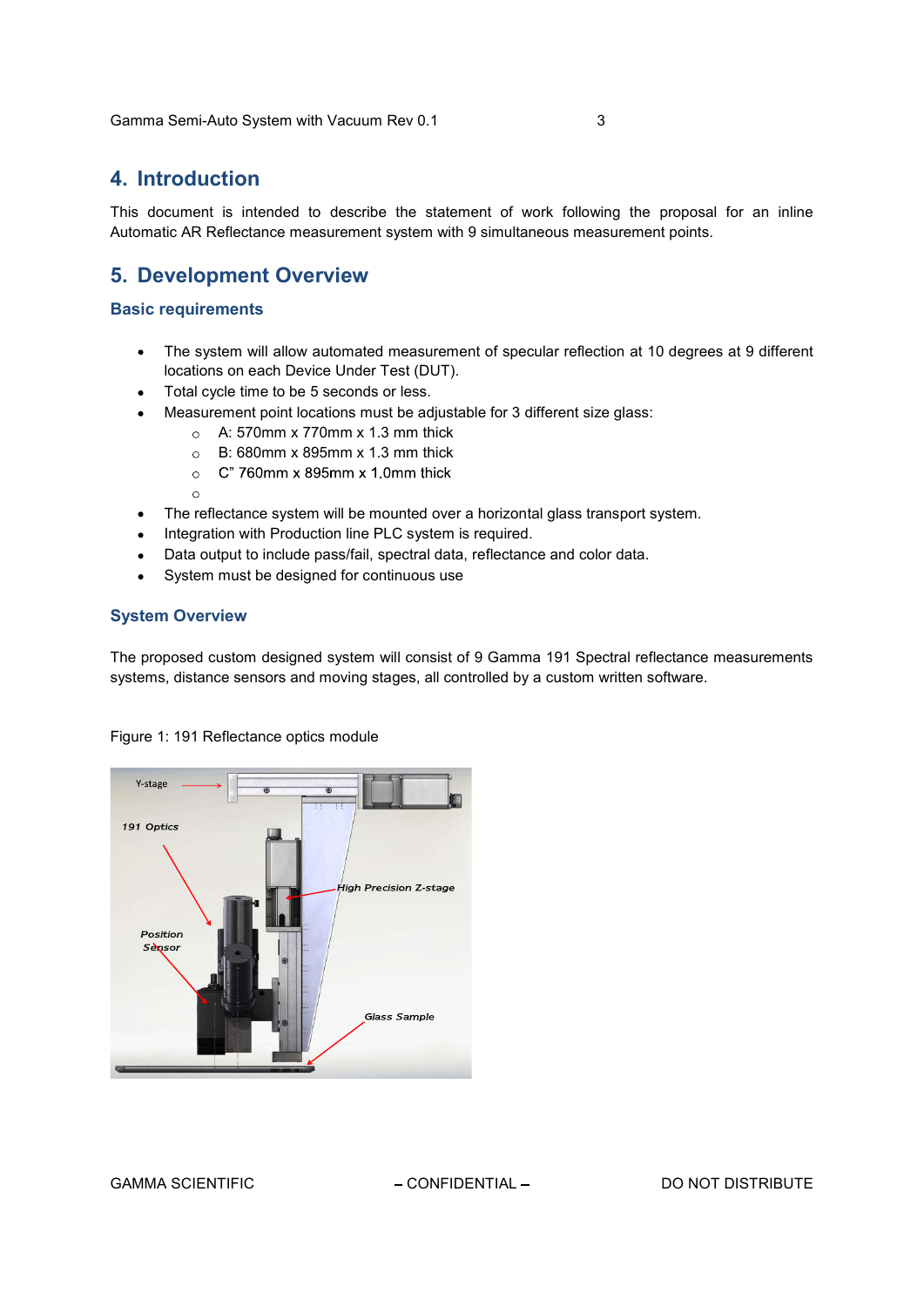

Figure 2: Image shows a concept of 9 Reflectance optics systems. 4 of the Reflectance optics will be movable in 2 directions. 5 of the reflectance optics will be movable in 1 direction.



Figure 3: Concept drawing of reflectance equipment over a glass roller system

GAMMA SCIENTIFIC  $-$  CONFIDENTIAL  $-$  DO NOT DISTRIBUTE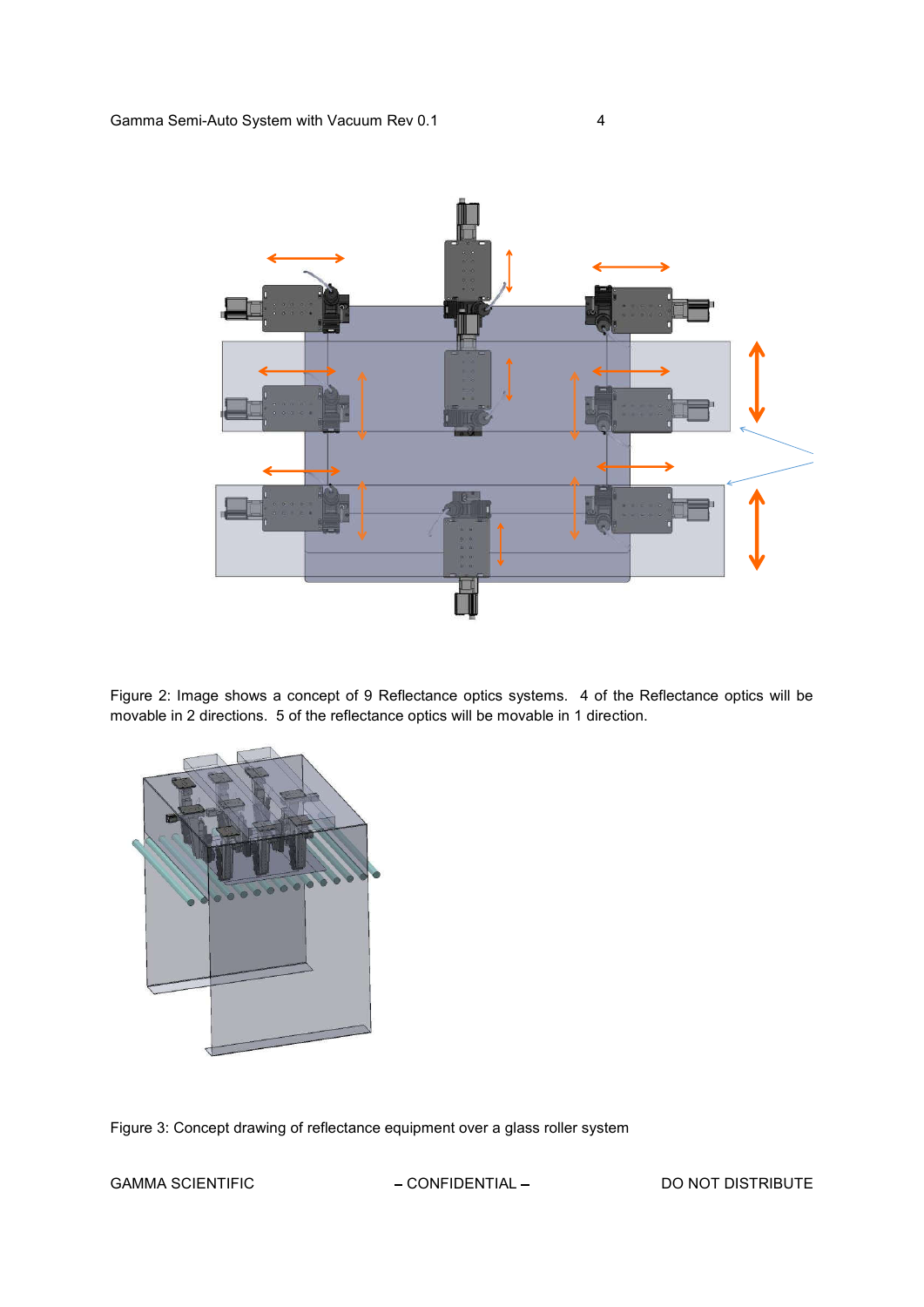#### **Hardware Overview**

The proposed system will include the following hardware:

- Qty 9 Gamma Scientific Radoma Spectrometer, 380nm to 1000nm measurement range, temperature stabilized back illuminated CCD array
- Qty 9 model 191 10 degree specular optical head with integrated distance sensor, custom configured for transparent samples with AR coating.
- Qty 9 Leveling system to ensure orthogonality between the optics and the sample.
- Custom Illumination light source with integrated monitor system and 9 fiber output.
- Multiple translation stages to move optics to different measurement locations.
- System controller with PLC communication hardware, 1TB SSD storage. HD monitor, keyboard and mouse.
- System housing, optical support platform and stands. Electronics racks.
- UPS power supply
- BK7 calibration samples.
- 1 BK7 standard for calibration

#### **Software Overview**

The proposed system will include a custom developed control software to measure specular reflectance for all 3 samples sizes, 9 measurement points per glass.

The GSAARMeas inline software controls 9 optical systems to measure the AR reflectance and color of glass, at the same time. It will be programmable for different glass sizes. Data output will be reflectance, color, spectral data and pass/fail determination.

In addition a custom PLC interface software will be developed to interface the Gamma system with Lens automation PLC.

# **6. Scope and Deliverables**

#### **Gamma Scientific will be responsible for:**

- Designing the measurement system
- Process development, testing measurement validity, accuracy and repeatability at Gamma Scientific
- On-site Install and integration
- Training for factory and support personnel regarding basic operation of the system

#### **Lens will be responsible for:**

- Selecting a location for the system to be installed.
- Providing uninterrupted access to the automation line so that installation can be done without unnecessary delays.
- Arranging for factory access and necessary system requirements (power, etc.)
- Providing space for Gamma spectrometers and system control electronics.
- Providing access and space to optically adjust the reflectance optics.

GAMMA SCIENTIFIC CONFIDENTIAL DO NOT DISTRIBUTE